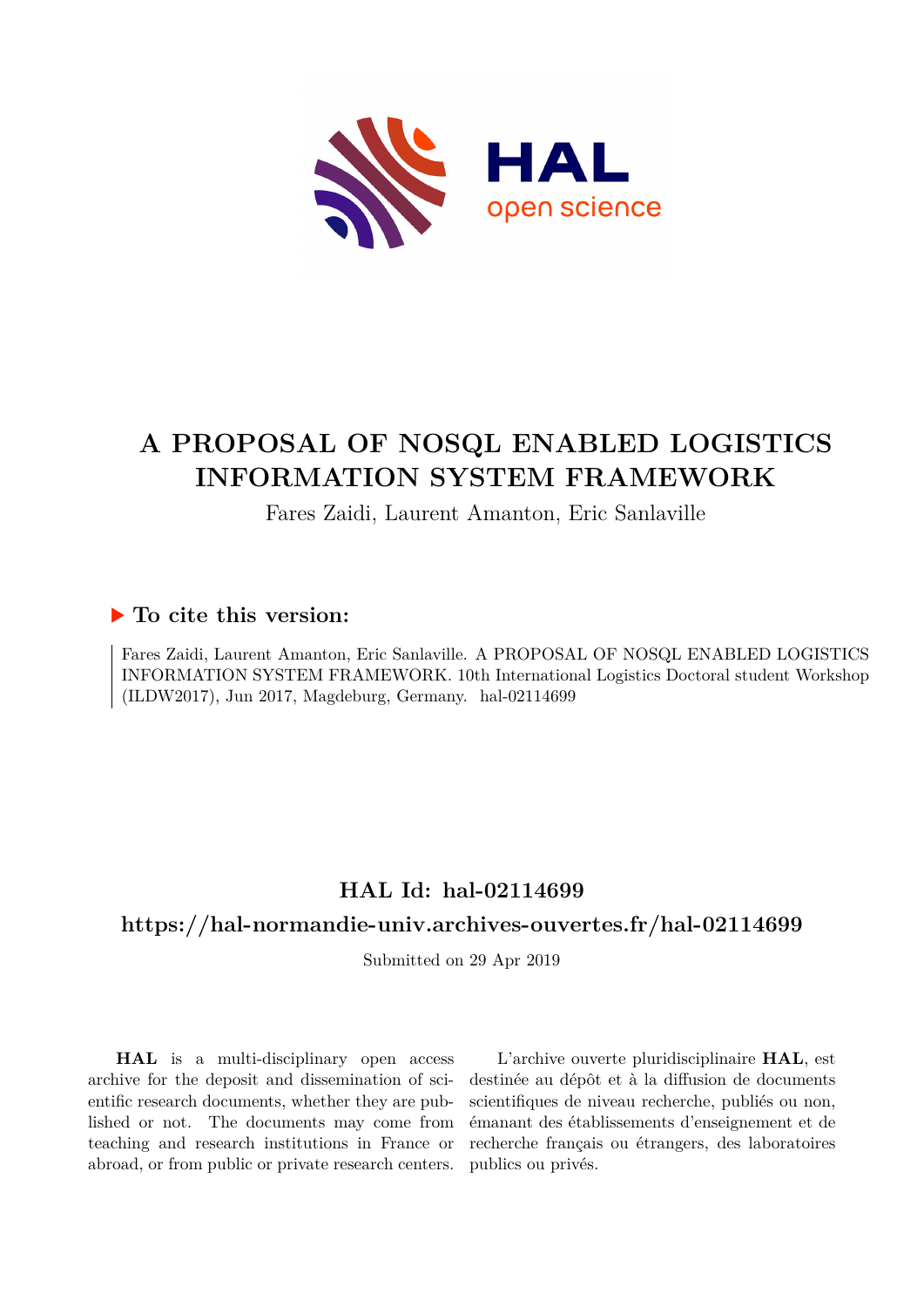# **A PROPOSAL OF NOSQL ENABLED LOGISTICS INFORMATION SYSTEM FRAMEWORK**

#### Fares Zaidi

Normandie Univ, UNIHAVRE, LITIS, 76600 Le Havre, France

Laurent Amanton Normandie Univ, UNIHAVRE, LITIS, 76600 Le Havre, France

Eric Sanlaville Normandie Univ, UNIHAVRE, LITIS, 76600 Le Havre, France

{fares.zaidi, laurent.amanton, eric.sanlaville}@univ-lehavre.fr

#### **Abstract**

*Supply Chains* and Logistics have a growing importance in global economy. Supply chains over the world are very heterogeneous and each one can both produce and receive massive amounts of structured and unstructured data in real-time, which are usually generated by information systems, smart objects or manually by humans. This heterogeneity is due to Logistics Systems components and processes that are developed by different modelling methods and running on many platforms.

In this paper we attempt to identify current challenges and integration issues between separately designed *Information and Communication Technology* systems and we propose a distributed NoSQL based Logistics Information System architecture that facilitate realtime cooperation between stakeholders in a multiactor environment. We included also a brief discussion on perspectives and future scope of work.

#### **Key words:**

Logistics, Supply Chain Management, Distributed Information Systems, Big Data Analytics, NoSQL databases.

#### **1. Introduction**

Supply chains are the backbone of the global economy. Nowadays, research and innovation have become a major asset for improving sustainability and performance of supply chains. Needing for design, manage, and operate these complex global supply chains continues to grow. Basically, Supply Chain Management (SCM) is the art or science of getting products from manufacturers to customers. This definition can also be extended to service industries like tourism and health care which have some of the most sophisticated Supply Chains.

Managing supply chains involves dealing with four flows: the flow of physical products, the flow of money, the flow of information, and the reverse flow of products at the end of their life for recycling, re-manufacturing or disposal. In our study, we focus on the flow of information or data. Logistic networks are heterogeneous and fragmented since each stakeholder has his own Logistic Information System, usually called *Enterprise Resource Planning* (ERP). Thus, several challenges have arisen. Firstly, the most part of generated and exchanged data is unstructured and therefore difficult to store, process or analyse with legacy tools. Secondly, the competition between logistics actors or companies involves a lack of information sharing, cooperation and reactivity to risks. Although these actors have often divergent interests and values, they also need each other's support. Hence, it seems more than ever necessary to define a new paradigm for *Logistics Information Systems* (LIS). This paradigm consists of enhancing the flexibility and scalability of the LIS, handling massive and heterogeneous data, enabling a better real-time cooperation between stakeholders and facing reactively to risks while taking into account data and confidentiality issues. It relies on the emerging NoSQL databases and Big Data management tools to accomplish this task.

The rest of this paper is organized as follows. Section 2 presents Logistic Information Systems and NoSQL Databases. Then, our NoSQL based LIS architecture is described in section 3. Finally, Section 4 concludes the paper and highlights future scope of work.

#### **2. Related work**

**2.1 Supply chains and Logistics Information Systems**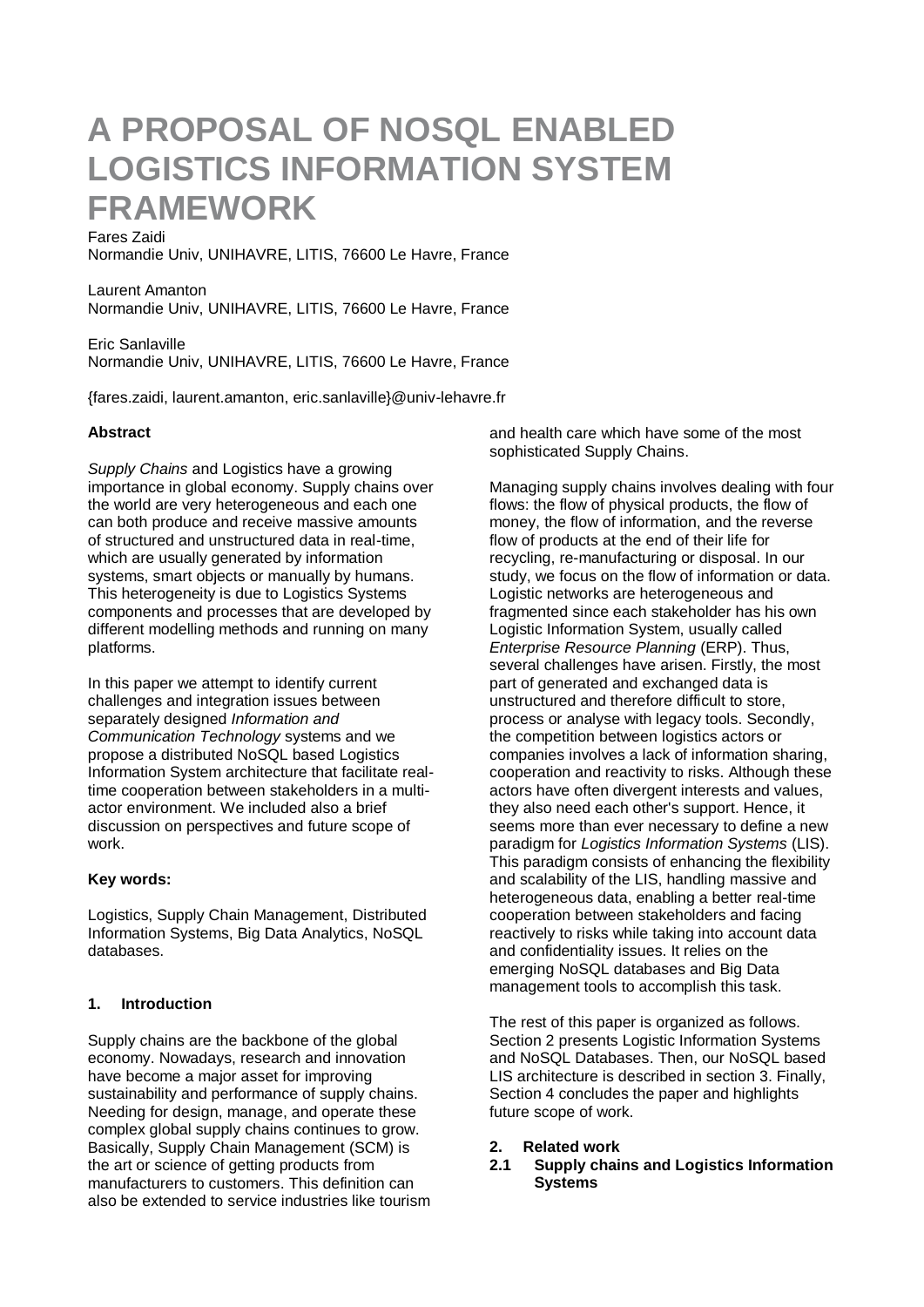Supply chain as defined by Cristopher [1] is "*a network of organizations that are involved through upstream and downstream linkages in the different processes and activities that produce value in the form of products and services in the hands of the ultimate customer*".

In fact, Supply Chains are composed of multiple stakeholders like suppliers, manufacturers, carriers, distributors and customers. As shown in Figure 1, Supply Chain deals with four flows, which are physical, money, data and reverse flows. Furthermore, all stakeholders or organizations have Plan, source and deliver activities, and most of them perform make activity, except some ones (like carriers or distributors).

their internal actions or processes like make, move and store using Internal Supply Chain Management processes (ISCM) [3]. These different functions needs to communicate with each other in order to exchange data easily, securely, correctly and in real-time in some cases.

Supply chains are very heterogeneous and complex, they involve multiple players which need instantaneous communications for B2B (Business to Business), B2C (Business to Customer) and M2M (Machine to Machine). Hence, ICT systems are the wise solution to enable these communications.



Organizations and their activities within the supply chain are integrated thanks to Plan activity [2]. If we look at stakeholders of a supply chain with a macro process view we can see that each member of the Supply Chain has three main components or modules, as illustrated in Figure 2 below.

**Figure 1: General Supply Chain (adapted from [4])**

Logistic Information Systems represent the data side of Supply Chains, their main objective is to manage information flows through SCs.



Companies connects to their suppliers with source activities (like acquiring raw materials) using Supplier Resource Management (SRM) module, and to their customers with deliver activities (like delivery of goods) using Customer Resource Management (CRM) module. They also operate

**Figure 2: Macro perspective of a company in a Supply Chain (adapted from [2])**

Managing data and information is overriding to deal with the other flows, i.e. physical, money and reverse flows. Hence, Logistics Information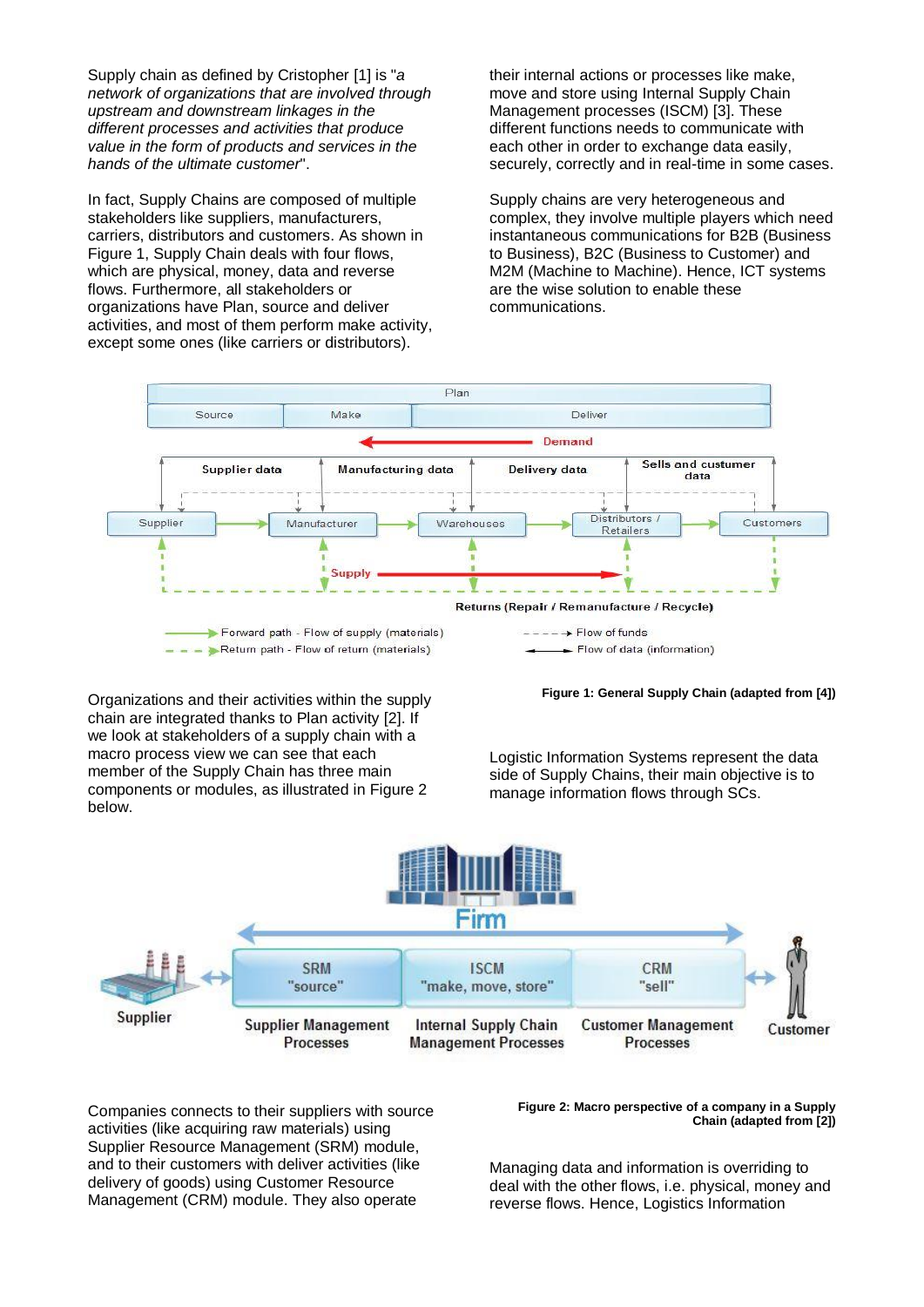Systems have an important role in Supply Chain Management since they are the hub of interconnection between different flows and their related platforms.

There are three classes of ICT systems related to logistics:

- Enterprise Resource Planning (ERP): represents the main database for firm activity.
- Supply Chain Planning: consists of Product Lifecycle Management (PLM), scheduling and production Planning.
- Supply Chain Execution: Warehouse Management Systems (WMS), Manufacturing Execution Systems (MES) and Transportation Management Systems (TMS).



**Figure 3: General Inter-firms interaction**

Figure 3 presents the interconnection between Logistics companies. We can see that The Customer Relationship Management module of each company interacts with the Supplier Relationship management module of the other. This interconnection may results in integration issues among separately designed systems, in particular real-time managing of information flows. H. Wortmann and al. [5] organized interviews with 9 distribution companies specialised in Cross-Docking and they noted the following problems:

- GPS systems used to track merchandise and packages can't provide information about causes of delays and other issues. Hence, planners tend to communicate with drivers by email or mobile in order to be informed about transportation state and eventual issues and solutions.
- In addition to the previous problem, GPS systems are not integrated with stakeholders' transactional systems (like ERP or WMS), which implies that the last ones are not always up to date in realtime.
- Decision Support Systems (DSS) are not reliable as they are fed by transactional systems which can store bypassed data.

We can see here that there is a vicious circle created by issues related to GPS, transactional and decision support systems. Hence, it is necessary to break this circle and improve realtime cooperation and integration between heterogeneous ICT systems. For these reason, we proposed the solution detailed in section 4.

#### **2.2 NoSQL Databases**

Non-relational, open source and distributed databases also known as Not Only SQL or NoSQL are new generation databases that can handle massive amounts of data in real-time, whether structured, semi-structured or unstructured data [6]. They appeared by 2007 when Google and Amazon engineers designed BigTable [7] and DynamoDB [8] respectively.

NoSQL data stores are schema-less, i.e. their schema is dynamic and flexible, this is very useful to store and handle a variety of data structures, unlike legacy SQL or Relational Database Management Systems (RDBMS) that have a rigid schema; Moreover, these latter are based on ACID properties (Atomicity, Consistency, Isolation, Durability). Firstly, Atomicity requires that each transaction must be indivisible or atomic, if one slice of a transaction fails, then the whole transaction fails. Secondly Consistency ensures that the data stored in a cluster must be identical into all nodes, when a write is performed to one node, this write must be copied to all other nodes before responding to a request. Thirdly, Isolation stipulates that each transaction has to be executed as if it was the only one in the system, and the result of concurrent execution of transactions should be the same as if they were executed sequentially. Finally, Durability ensures that once a transaction is committed, it will be stored in a non-volatile memory before responding to a request, in order to avoid data-loss. All these constraints complicate the introduction of additional nodes (horizontal scalability) and therefore make traditional RDBMS clusters hard to scale. Table 1 summarizes comparison between SQL and NoSQL data stores.

| SQL                  | NoSQL                    |
|----------------------|--------------------------|
| - Relational         | - Non-Relational         |
| - SQL language       | - No common language     |
| - ACID transactions  | - BASE                   |
| - Hard scalability   | - Horizontal scalability |
| - Not adapted to big | - Performance/ Big data  |
| data                 | - Schema-less/ Flexible  |
| - Rigid schema       | - Structured and         |
| - Structured data    | unstructured data        |

**Table 1: SQL vs NoSQL data stores**

Thus, to increase write operations capacity and improve cluster scalability, NoSQL data stores relax ACID requirements by using CAP theorem (Consistency, Availability, Partition tolerance) and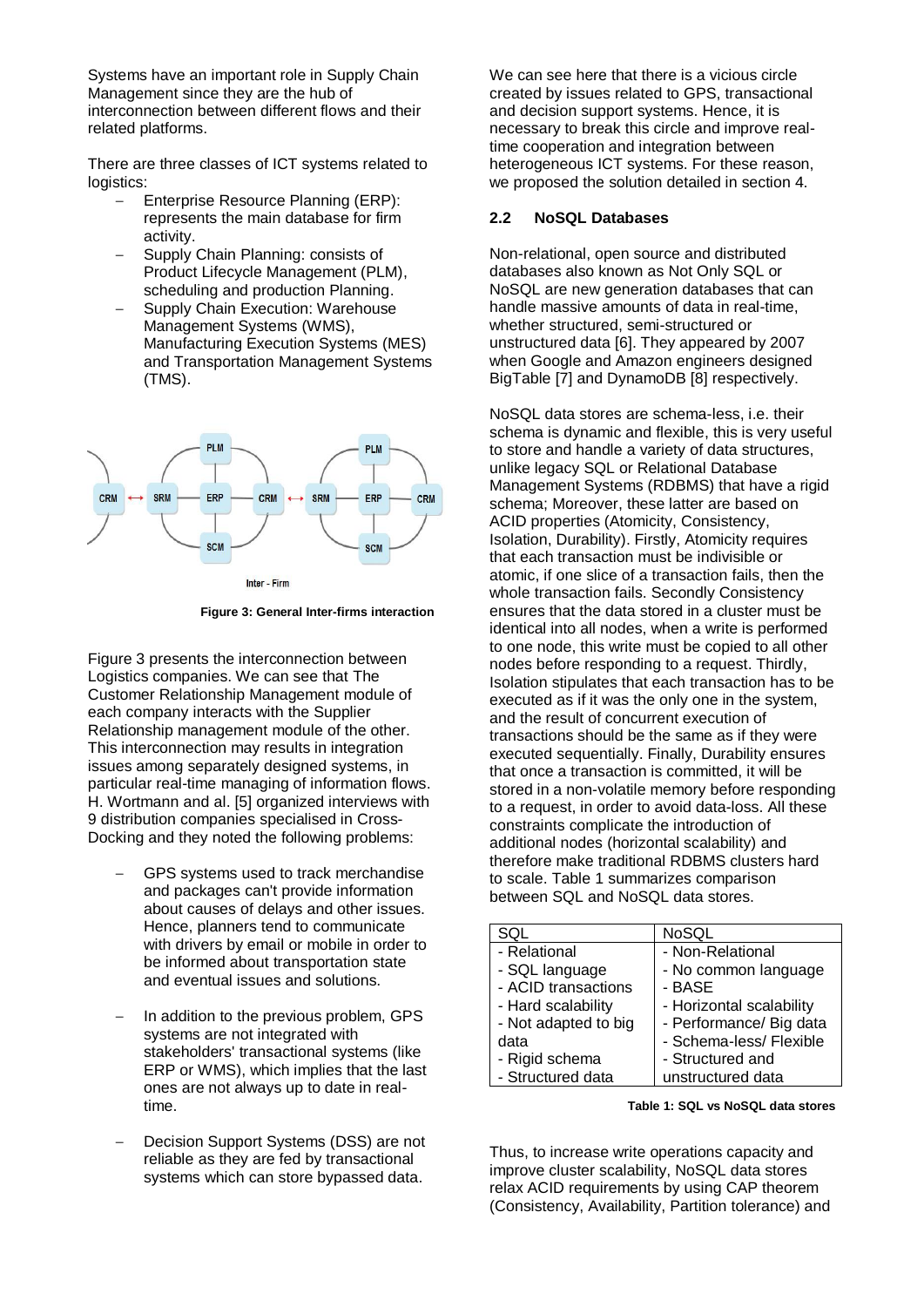BASE model (Basically Available, Soft-State, and Eventual Consistency).

CAP theorem has been proposed by Eric Brewer in 2000 [9] and formally proven by Seth Gilbert and Nancy Lynch in 2002 [10]. It states that at a specific given moment *t*, a distributed system can only guarantee two of these three constraints:

- Data Consistency (C): All system nodes have always the same view of the data
- Availability (A): guarantee that each client can always read and write
- Partition tolerance (P): the system works well despite physical network partitions

BASE model [11] improves scalability by relaxing consistency constraints (Eventual Consistency) [12] [13], this model is optimistic. Conversely, ACID Model is pessimistic, i.e. it guarantees consistency whatever the circumstances.

NoSQL Databases are classified into four categories or families [14]:

- Key/value databases: key/value pairs can be stored in tables. this data structure reduces data access complexity to O(1)
- Column databases: data are stored in columns, unlike classic RDBMSs which stock data in rows.
- Document databases: they use documents called JSON (JavaScript Object Notation) to store data. These documents can be nested or grouped together into a set called Collection.
- Graph databases: information are stored into graphs, more exactly data are stored into nodes, and relationship between these nodes appears on edges. Thus, it is possible to query the database using common algorithms of graph theory. Low level layer of these databases can be key/value or document type.

Each database from the previous families can be used to operate with specific applications accordingly to several real constraints and needs, for example graph based databases are suitable to be used to store relationship between users in social networks. In a multi-actor logistic environment, data is generally unstructured and distributed over the supply chain, and the system needs to be scalable. So the ideal is to use a NoSQL database. After literature review [14] [15], we decided to use the most popular and powerful Nosql data store, MongoDB.

MongoDB is a document based NoSQL database, it respects the CP (Consistency and Partition tolerance) properties of the CAP theorem. MongoDB can scale horizontally with automated partitioning, also called Sharding, where each shard represents a replica set, and each replica set is composed of one Master (primary) and

several slaves (secondaries). Master and slaves are considered as Mongo Daemon instances (mongod); thus, all writes go to the Master by default, so, the master-slave replication is used to ensure a high availability [6]. Figure 4 represents the general framework of MongoDB.



**Figure 4: MongoDB framework [16]**

MongoDB Shard (MongoS) represents the client side of MongoDB, it is required to distribute a data of a sharded collection across a sharded clusters, this process is called Balancing. MongoS acts also as a router in order to link between the customer's application layer and the sharded cluster in order to determine the location of the data.

Oplog (Operations LOG) is a special collection that keeps record of all operations received by the Master, then slaves copy and apply these operations in an asynchronous process in order to maintain the current state of the database. Oplog's size is 5% of physical memory in Linux and windows systems.

The next section will describe how we used MongoDB to empower our Logistic Information System framework.

#### **3. Approach**

Our case study concerns hospitals supply chain, in which we have to deal with the following constraints:

Stakeholders over the supply chain are geographically distributed, and each one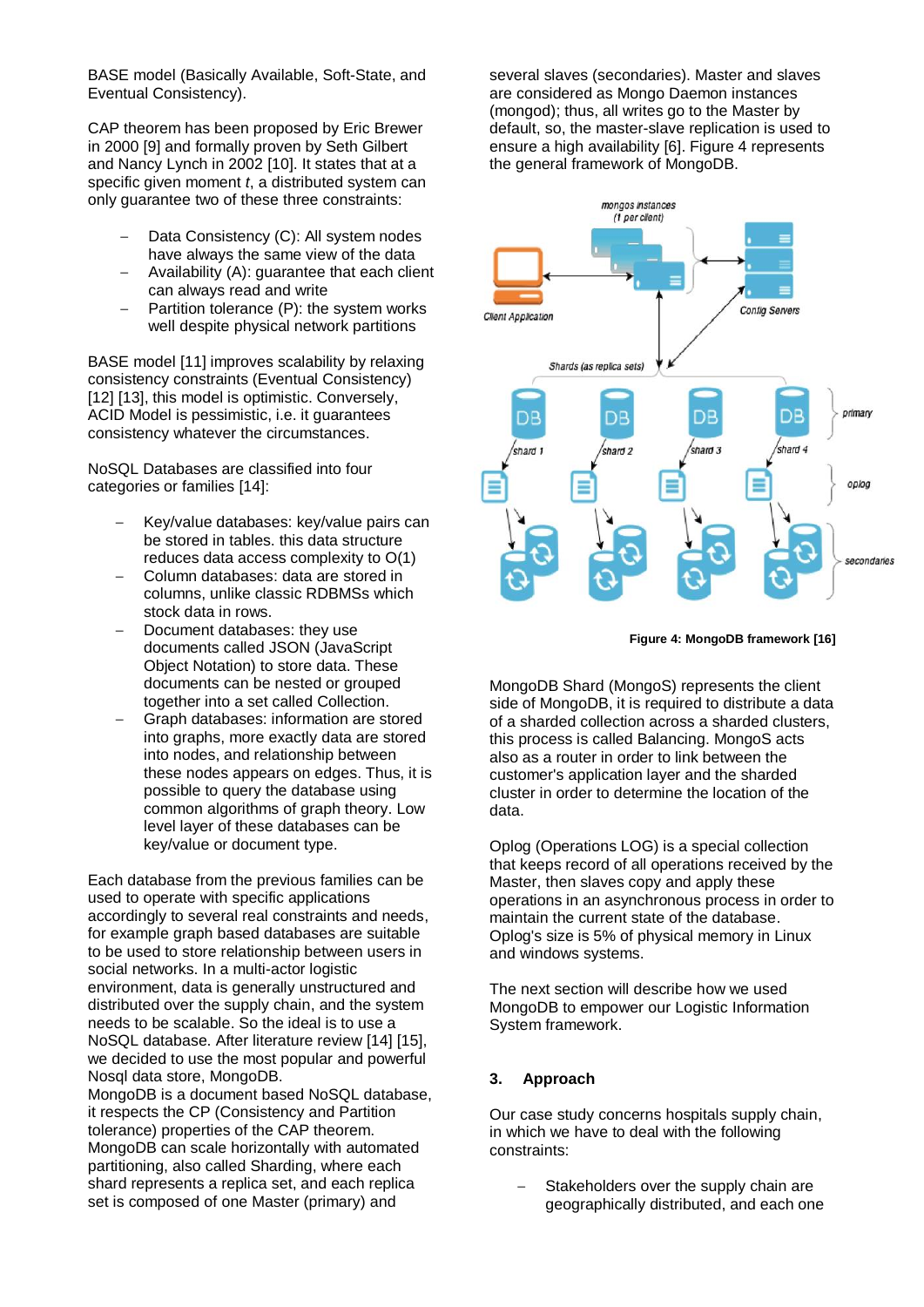has a specific need to some information in real-time, for example the customer (hospital) needs to get delivery date and possible delivery ways of medications packages, food or covers; The carrier needs to know the position of its trucks and road traffic state from an external source like internet; The supplier would like to find the carrier that proposes the cheapest and fastest shipping service, etc.

- They should get necessary information without calling or emailing each other.
- Data flow is generated over the supply chain by an increasing number of stakeholders and customers, and potentially millions of sensors and tracked objects. The most part of this data is unstructured and then need a flexible schema data store.

According to these constraints, we thought to build a platform that automates and standardizes data exchange between stakeholders, and breaks obstacles in order to improve cooperation.

The Logistics Information System architecture that we propose relies on MongoDB NoSQL database, as shown in Figure 5. The aim of this framework is to handle massive real-time and distributed data exchange and requests generated in a multi-actor logistics environment and provide logistics stakeholders like suppliers, carriers, customers or manufacturers with relevant information that they need at the right time.

mongos receives a query, it communicate with the config server to get the information needed to forward the query to the right shard (replica set).

The second component is the *Config Server*, which serves to store the mapping or metadata that links requested data with the shard that contains it. In production environment, sharded clusters have exactly 3 config servers to ensure high availability and redundancy.

The third component is composed of shards which are used to store stakeholders' shared data. A single shard is usually composed of a replica set with one Master and many slaves to ensure availability and redundancy. Each shard is connected to a local database of a logistic actor in order to collect necessary information via periodically updates.

Communication between the previous three main components is performed using data, control, update and also external links:

- Data link (DL) allows data forwarding and broadcasting in the global supply chain
- Control link (CL) allows transmission of requests and logistics network mapping between all framework components
- Update link (UL) enables feeding the shards of the distributed database
- External link (EL) collects information from the web on demand, which may be weather or traffic information, and so on



The first component of the framework is the *frontend server* or application server, wherein *MongoS* (MongoDB Shard) is installed. Mongos is a routing service for mongoDB shard configurations which aims to link between the application layer and the sharded cluster in order to determine the location of the data. When

**Figure 5: NoSQL Logistics Information System Architecture**

Data confidentiality aspect is also very important, the idea here is to provide management of the